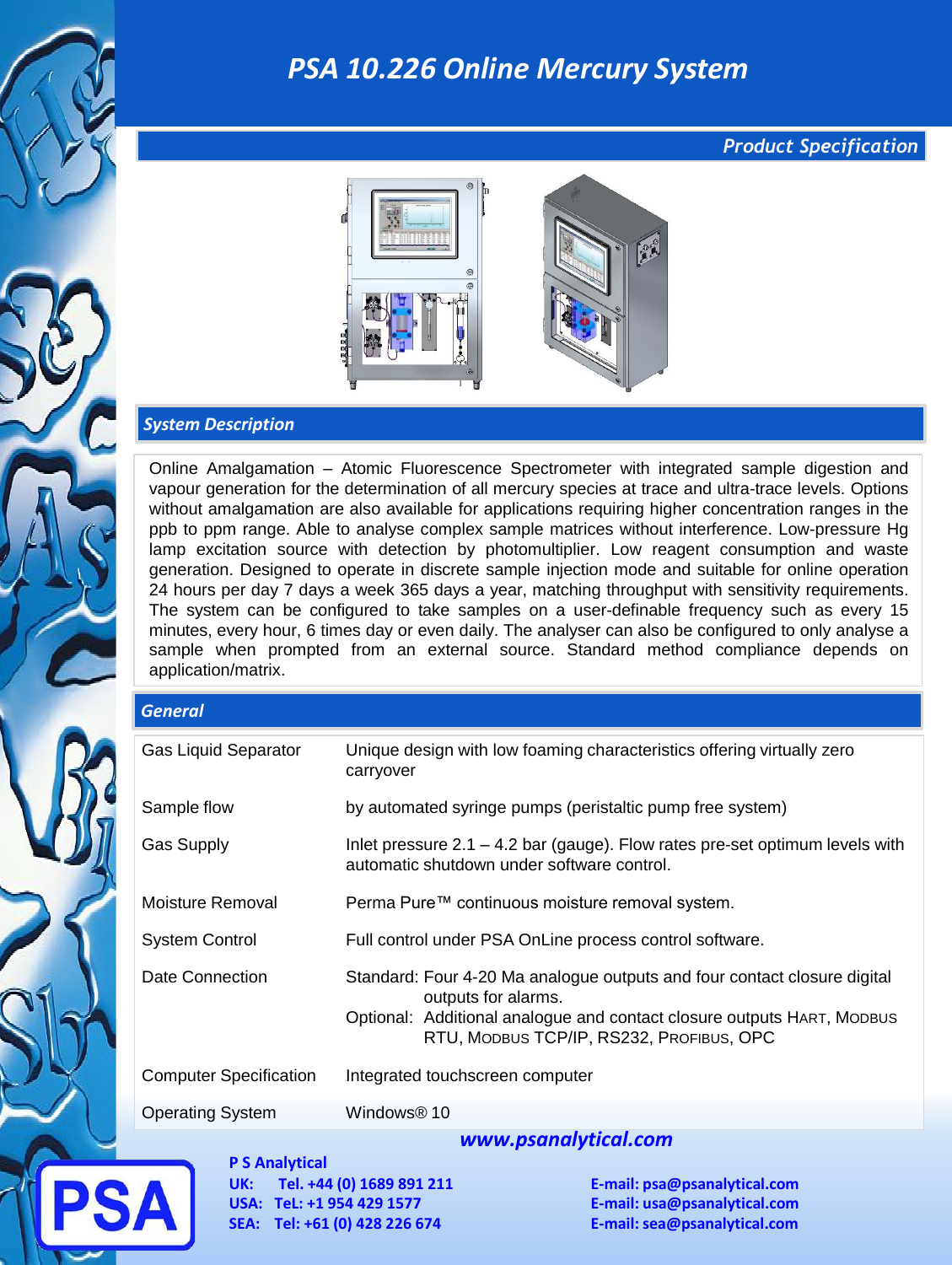| <b>Sample Throughput and Analytical Performance Utilising AFS</b> |                             |                                                                         |
|-------------------------------------------------------------------|-----------------------------|-------------------------------------------------------------------------|
| <b>Limit of Detection</b>                                         | With Amalgamation           | $0.5$ ppt                                                               |
|                                                                   | <b>Without Amalgamation</b> | 5 ppt                                                                   |
| <b>Concentration Range</b>                                        | With Amalgamation           | 0.5 ppt to 20 ppb                                                       |
|                                                                   |                             |                                                                         |
|                                                                   | <b>Without Amalgamation</b> | 5 ppt to 1 ppm                                                          |
| Accuracy                                                          |                             | within ±5 % of a certified reference material of known Hg concentration |
| Precision                                                         | <5 % RSD at 10 times LOD    |                                                                         |
| <b>Display Resolution</b>                                         | 0.001                       |                                                                         |
| Sample Throughput                                                 |                             | 15 – 30 minutes per sample depending on sample matrix                   |
| <b>Digestion Manifold</b>                                         | UV as standard              |                                                                         |

#### *General Specifications and Standards*

| Weight                       |                                                       | Packed: 100 kg Including manuals/spares and consumables kit                                                                                                                                 |  |
|------------------------------|-------------------------------------------------------|---------------------------------------------------------------------------------------------------------------------------------------------------------------------------------------------|--|
| Dimensions Actual            |                                                       | 840 x 600 x 300 (HWD)                                                                                                                                                                       |  |
| <b>Power Requirements</b>    |                                                       | $90 - 250$ V AC, 50/60 Hz                                                                                                                                                                   |  |
| <b>Voltage Fluctuation</b>   |                                                       | ±10%                                                                                                                                                                                        |  |
|                              | Power Total System (including PC)                     | 880 VA                                                                                                                                                                                      |  |
| <b>Operating Environment</b> |                                                       | 5°C to +50°C, further details available on request. Technical Standard<br>compliant with the legal requirements of the Low Voltage directive<br>73/23/EEC and the EMC directive 89/336/EEC. |  |
|                              | The system is compliant with the following standards: |                                                                                                                                                                                             |  |
|                              | Safety IEC 1010-1 (EN1010-1)                          | Safety requirements for electrical equipment for measurement control and<br>laboratory use                                                                                                  |  |
| <b>EMC</b>                   | EN50081-1                                             | General emission, residential, commercial light industrial environment                                                                                                                      |  |
|                              | EN50082-1                                             | General immunity, residential, commercial light industrial environment                                                                                                                      |  |

#### *Software*

Process control and data acquisition software running under Windows® 10 User Login **Community** User Login **Community** Real time trending of results User definable access restrictions **Full reporting capabilities** User definable alarms with actions Data reporting via 4-20 mA Visual diagnostics of instrument<br>User definable start up and shutdown procedures<br>
Scheduled calibrations User definable start up and shutdown procedures Maintenance scheduling and automatic method procedures

A range of results reporting options including voltage outputs, MODBUS (RTU or TCP/IP), OPC (client or server) and HART are available. Refer to NU045 for more information.



**P S Analytical UK: Tel. +44 (0) 1689 891 211 E-mail: psa@psanalytical.com USA: Tel: +1 954 429 1577 E-mail: usa@psanalytical.com SEA: Tel: +61 (0) 428 226 674 E-mail: sea@psanalytical.com**

### *www.psanalytical.com*